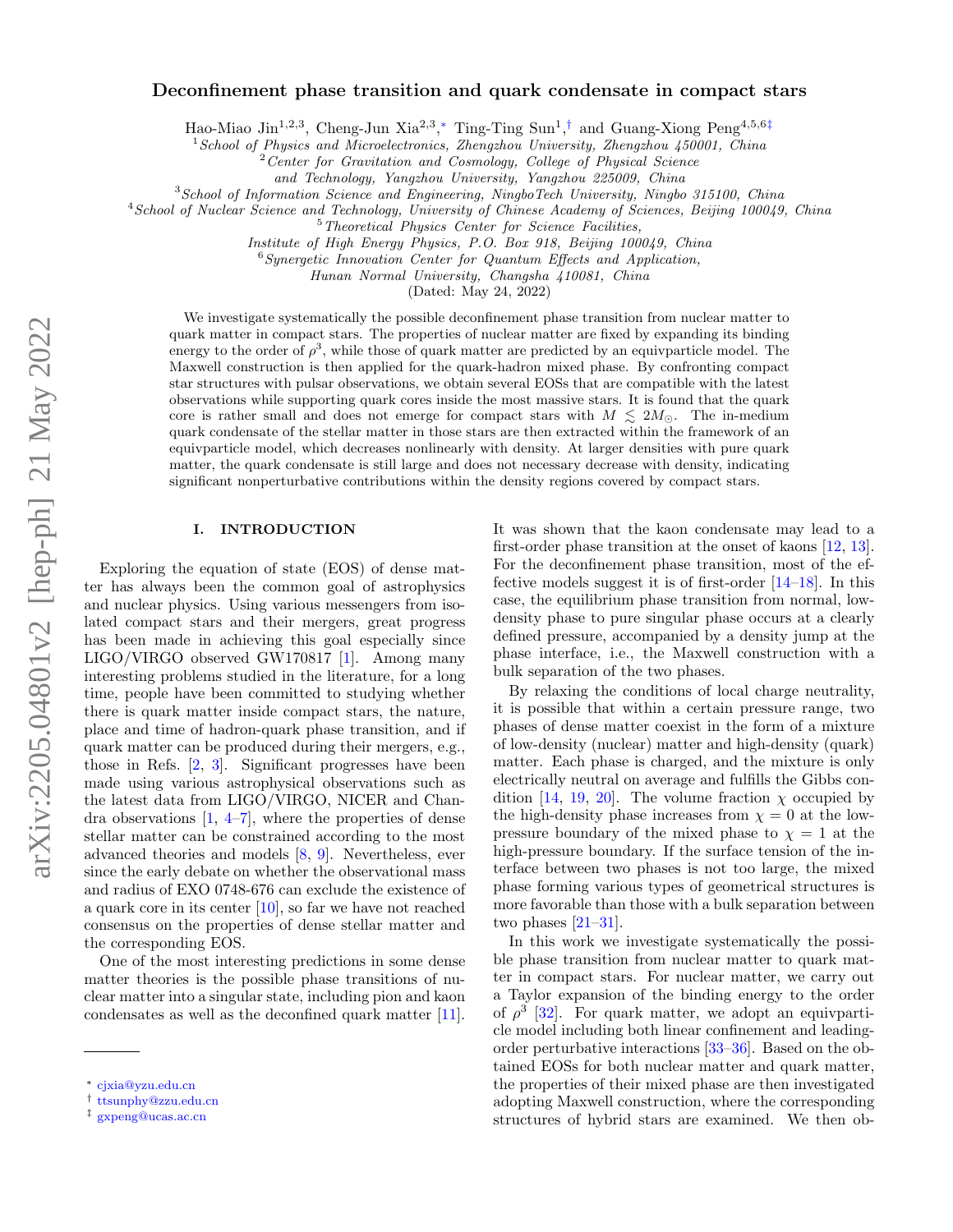tain 1.8 million EOSs for hybrid star matter and examine the corresponding hybrid star structures. For those consistent with pulsar observations, it is found that the quark core is rather small and does not emerge for compact stars with  $M \lesssim 2 M_{\odot}$ , which is consistent with the recent bayesian analysis adopting Nambu-Jona-Lasinio model for the quark phase [\[37\]](#page-7-20). We then extract the inmedium quark condensate in these dense stellar matter in the framework of an equivparticle model [\[38\]](#page-7-21). It is found that the quark condensate is decreasing with density but rises in certain cases at the end of mixed phases, suggesting that the stellar matter in hybrid stars are highly nonperturbative even when a deconfinement phase transition takes place at  $\rho \leq \rho_{\text{TOV}}$ , which is consistent with the recent studies assuming a smooth crossover from nuclear matter to quark matter [\[39,](#page-7-22) [40\]](#page-7-23).

This paper is organized as follows. The theoretical framework in obtaining the EOSs of nuclear matter, quark matter, and their mixed phase are presented in Section [II,](#page-1-0) while the equivparticle model for extracting the corresponding in-medium quark condensate is introduced as well. In Section [III,](#page-4-0) the numerical results on the constrained properties of hybrid star matter are presented, in which the quark condensates are extracted. Finally, we give a summary in Section [IV.](#page-6-0)

### <span id="page-1-0"></span>II. THEORETICAL FRAMEWORK

#### <span id="page-1-6"></span>A. Nuclear matter

To obtain the EOSs of nuclear matter, we first adopt the Taylor expansion method for the binding energy  $\epsilon_0(\rho)$ in symmetric nuclear matter (SNM) and the symmetry energy  $S(\rho)$  with the baryon number density  $\rho = \rho_n + \rho_p$ . The binding energy per nucleon for nuclear matter in isospin asymmetry  $\delta = (\rho_n - \rho_p)/\rho$  reads

<span id="page-1-2"></span>
$$
\epsilon(\rho,\delta) \approx \epsilon_0(\rho) + S(\rho)\delta^2. \tag{1}
$$

Omitting higher order terms, we then have

<span id="page-1-1"></span>
$$
\epsilon_0 = \epsilon_0(\rho_0) + \frac{K}{18}x^2 + \frac{J}{162}x^3,\tag{2}
$$

$$
S = S(\rho_0) + \frac{L}{3}x + \frac{K_{\text{sym}}}{18}x^2 + \frac{J_{\text{sym}}}{162}x^3,\tag{3}
$$

with  $x \equiv (\rho/\rho_0 - 1)$ , the binding energy  $\epsilon_0(\rho_0) \approx -15.9$ MeV and the symmetry energy  $S(\rho_0) = 31.7 \pm 3.2$  MeV at the saturation density  $\rho_0 = 0.16$  fm<sup>-3</sup>. In Eqs. [\(2\)](#page-1-1) and  $(3)$ , K and J are the incompressibility and skewness of SNM, while  $L$ ,  $K_{sym}$ , and  $J_{sym}$  are the slope, curvature, and skewness of the symmetry energy, which are all fixed at  $\rho = \rho_0$ . According to extensive nuclear and astrophysical studies, they are constrained with  $K = 240 \pm 20$  MeV [\[41\]](#page-7-24),  $L = 58.7 \pm 28.1$  MeV [\[42](#page-7-25)-45] and  $K_{sym} = -107 \pm 88$  MeV [\[46\]](#page-7-27). Meanwhile, the symmetry energy at  $\rho_{on} = 0.1$  fm<sup>-3</sup> is well constrained with  $S(\rho_{\text{on}}) = 25.5 \pm 1.0 \text{ MeV } [47, 48]$  $S(\rho_{\text{on}}) = 25.5 \pm 1.0 \text{ MeV } [47, 48]$  $S(\rho_{\text{on}}) = 25.5 \pm 1.0 \text{ MeV } [47, 48]$  $S(\rho_{\text{on}}) = 25.5 \pm 1.0 \text{ MeV } [47, 48]$ , indicating a relation

between the symmetry energy and its slope at  $\rho = \rho_0$ , i.e.,  $S(\rho_0) \approx 26 + L/9$  MeV [\[49\]](#page-8-2). Note that expansion in Eqs. [\(2\)](#page-1-1) and [\(3\)](#page-1-1) will not converge at supersaturated density, which can be fixed by other expansion techniques [\[50,](#page-8-3) [51\]](#page-8-4).

For given coefficients in Eqs.  $(2)$  and  $(3)$ , the energy density of nuclear matter is written as

<span id="page-1-5"></span>
$$
E_{\mathbf{b}}(\rho,\delta) = \rho \epsilon(\rho,\delta) + \rho M_N, \tag{4}
$$

where the binding energy  $\epsilon(\rho, \delta)$  is fixed by Eq. [\(1\)](#page-1-2) and  $M_N = 938$  MeV is the rest mass of nucleons. By further including the contributions of leptons, the energy density  ${\cal E}^N$  of  $npe\mu$  nuclear matter reads

<span id="page-1-7"></span>
$$
E^N = E_{\mathbf{b}}(\rho, \delta) + \sum_{l=e,\mu} E_l(\rho_l, m_l). \tag{5}
$$

Here  $E_l(\rho_l, m_l)$  is the energy density of leptons, which is determined by

$$
E_l(\rho_l, m_l) = \frac{m_l^4}{8\pi^2} f\left(\frac{\sqrt[3]{3\pi^2 \rho_l}}{m_l}\right),\tag{6}
$$

with the electron mass  $m_e = 0.511$  MeV, muon mass  $m_{\mu} = 105.66 \text{ MeV}, \text{ and}$ 

<span id="page-1-3"></span>
$$
f(x) \equiv \left[ x\sqrt{1+x^2} \left(1+2x^2\right) - \operatorname{arcsh}(x) \right].
$$
 (7)

The chemical potential of particle type  $i$  can then be calculated from

$$
\mu_i = \frac{\partial E^N}{\partial \rho_i}.\tag{8}
$$

According to basic thermodynamic relations, the pressure is obtained with

<span id="page-1-8"></span>
$$
P^N = -E^N + \sum_i \mu_i \rho_i.
$$
\n(9)

Through the  $\beta$ -equilibrium condition  $\mu_e = \mu_\mu = \mu_n - \mu_p$ and the charge neutrality condition  $n_{\text{ch}}^N = \rho_p - \rho_e - \rho_\mu =$ 0, we can obtain the isospin asymmetry  $\delta(\rho)$  and relative particle fractions  $(\rho_i/\rho \text{ with } i = p, n, e, \mu)$  of nuclear matter in compact stars at different densities.

## B. Quark matter

Here we assume that quark matter is comprised of up  $(u)$  and down  $(d)$  quarks, while charge neutrality is maintained by including electrons  $(e)$  and muons  $(\mu)$ . Note that we have neglected strangeness for simplicity. At zero temperature, the energy density of a free quark system is

<span id="page-1-4"></span>
$$
E^{Q} = \sum_{i} \frac{m_{i}^{4} g_{i}}{16\pi^{2}} f\left(\frac{\nu_{i}}{m_{i}}\right),
$$
 (10)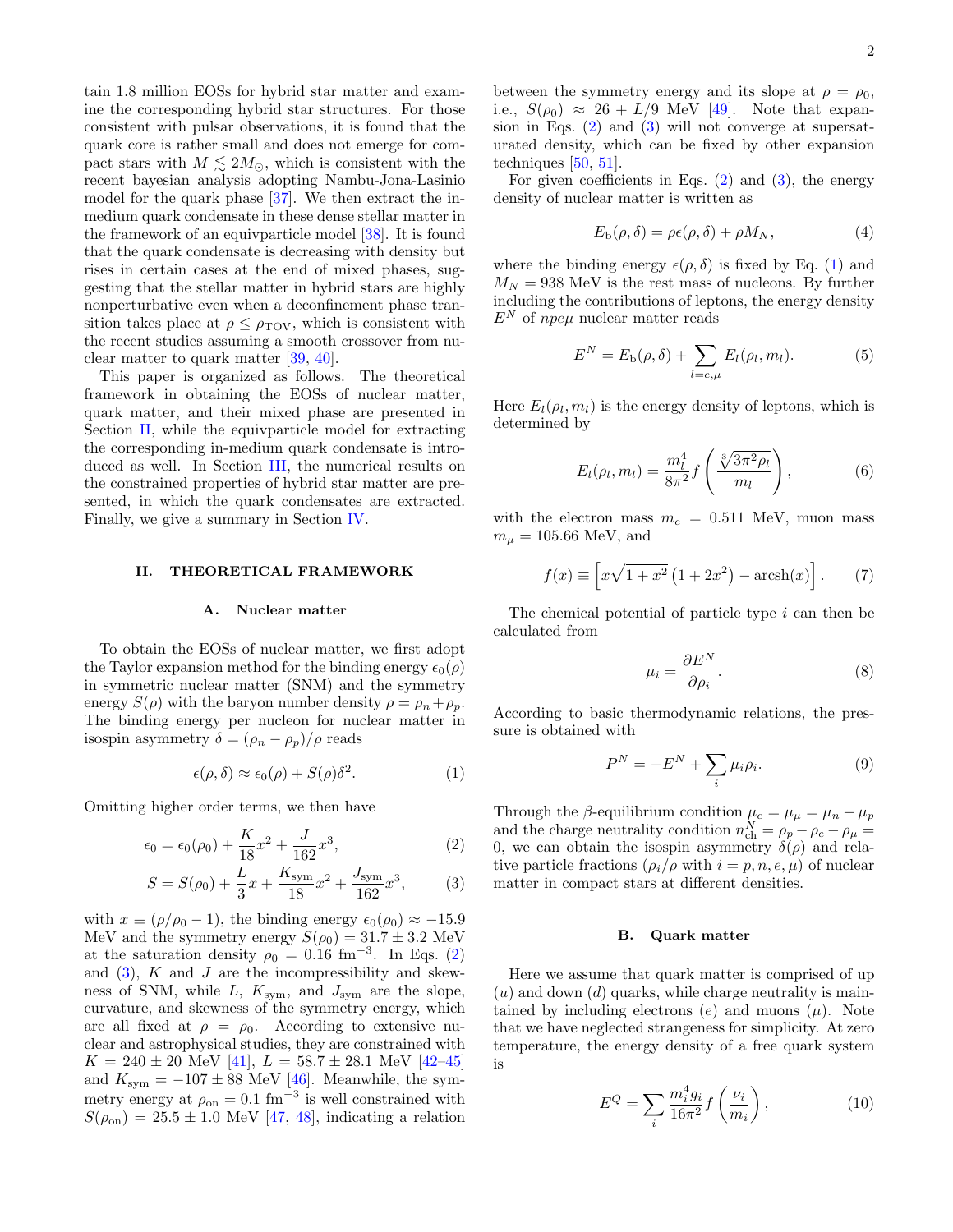where  $f(x)$  is fixed by Eq. [\(7\)](#page-1-3),  $g_i$  ( $g_{e,\mu} = 2, g_{u,d} = 6$ ) the degeneracy factor of quarks, and  $\nu_i$   $(i = u, d, e, \mu)$ the particle's Fermi momentum. It is connected to the particle number density by

$$
\rho_i = \frac{g_i \nu_i^3}{6\pi^2},\tag{11}
$$

with the corresponding chemical potential

<span id="page-2-0"></span>
$$
\mu_i^* = \sqrt{\nu_i^2 + m_i^2}.\tag{12}
$$

In the framework of equivparticle models [\[34,](#page-7-28) [38,](#page-7-21) [52,](#page-8-5) [53\]](#page-8-6), quarks are treated as quasifree particles with densitydependent equivalent masses, while the energy density takes the same form as Eq.  $(10)$ . Taking into account both the linear confinement and leading-order perturbative interactions, the quark mass scaling is given by [\[53\]](#page-8-6)

<span id="page-2-5"></span>
$$
m_i(\rho) = m_{i0} + m_{\rm I} = m_{i0} + \frac{D}{\rho^{1/3}} + C\rho^{1/3}.
$$
 (13)

Here we assume an exact isospin symmetry with  $m_{u0} =$  $m_{d0} = m_0 = 3.45$  MeV being the average current mass of  $u$  and  $d$  quarks. The confinement parameter D is connected to the string tension, and the perturbative strength parameter  $C$  is linked to the strong coupling constant. According to previous investigations, the pling constant. According to previous investigations, the parameter  $\sqrt{D}$  lies in the range (147, 270) MeV [\[34\]](#page-7-28) and  $C \leq 1.2$  [\[53\]](#page-8-6). In this work, we examine all possible combinations by varying those parameters within 125 MeV  $\leq \sqrt{D} \leq 270$  MeV and  $-1 \leq C \leq 1$ .

Due to the density dependence of quark masses, the real chemical potential have an additional term and  $\mu_i^*$ in Eq. [\(12\)](#page-2-0) should be viewed as an effective one. We write the real chemical potential as

<span id="page-2-3"></span>
$$
\mu_i = \frac{\partial E^Q}{\partial \rho_i} = \mu_i^* + \mu_I = \mu_i^* + \frac{1}{3} \frac{\partial m_i(\rho)}{\partial \rho} \frac{\partial E^Q}{\partial m_I}.
$$
 (14)

Therefore, the pressure of quark matter is obtained by

<span id="page-2-7"></span>
$$
P^Q = -E^Q + \sum_i \mu_i \rho_i. \tag{15}
$$

Due to the weak interactions, the chemical potentials  $\mu_i$  (i = u, d, e,  $\mu$ ) satisfy the weak equilibrium condition:

<span id="page-2-1"></span>
$$
\mu_d - \mu_u = \mu_e = \mu_\mu. \tag{16}
$$

Additionally, the quark matter in compact stars should fulfill the conditions of charge neutrality

$$
n_{\rm ch}^Q = \frac{2}{3}\rho_u - \frac{1}{3}\rho_d - \rho_e - \rho_\mu = 0 \tag{17}
$$

and baryon number conservation

<span id="page-2-2"></span>
$$
\frac{1}{3}(\rho_u + \rho_d) = \rho.
$$
\n(18)

Therefore, Eqs.  $(16)$ – $(18)$  are four equations about the four chemical potentials  $\mu_i$  and can be solved at a given baryon number density  $\rho$ .

According to Eq. [\(14\)](#page-2-3), the real and effective chemical potentials for each flavor of quarks differ merely by a common quantity  $\mu_I$ . Thus the effective chemical potentials also satisfy the similar weak equilibrium conditions

$$
\mu_d^* - \mu_u^* = \mu_e = \mu_\mu. \tag{19}
$$

Because electrons and muons do not participate in strong interactions, the corresponding mass is constant. Consequently, the real and effective chemical potentials of electrons and muons are the same.

#### <span id="page-2-6"></span>C. Quark-hadron mixed phase

To investigate the properties of mixed phase and its implication on compact star structures, we adopt the Maxwell construction, which should be valid if the surface tension exceeds a critical value [\[29\]](#page-7-29). In this case, at a given baryon chemical potential  $\mu_{\rm b}$ , the dynamic stability condition needs to be satisfied  $P^{N}(\mu_{b}) = P^{Q}(\mu_{b}).$ A simple example is illustrated in Fig. [1,](#page-2-4) where the pressures of nuclear matter and quark matter intersect (i.e. purple square), indicating a phase transition that forms the mixed phase.



<span id="page-2-4"></span>FIG. 1. Pressure  $P$  as a function of baryon chemical potential  $\mu_{\rm b}$  for nuclear matter (NM) and quark matter (QM).

For the Maxwell construction, the size of mixed phase is much larger than the Debye screening length  $\lambda_D$ , so that the Coulomb repulsion effectively restores the local charge neutrality condition [\[54\]](#page-8-7). Thus, we have

$$
\mu_e^N \neq \mu_e^Q, \qquad n_{\rm ch}^N = 0, \qquad n_{\rm ch}^Q = 0. \tag{20}
$$

Here  $n_{\text{ch}}^{I}$  is the charge density of phase  $I(I = N, Q)$ .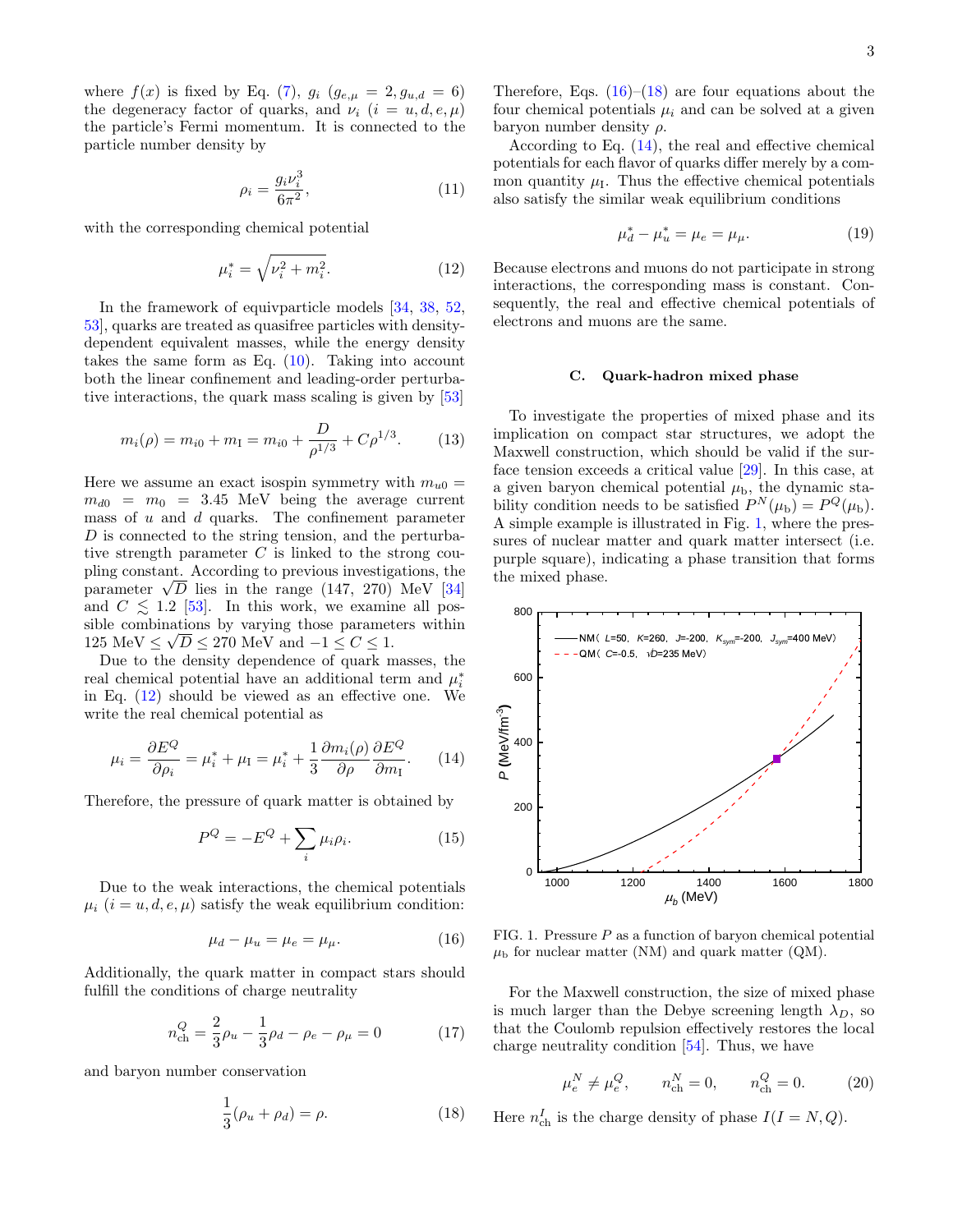To obtain the properties of mixed phase, we write the total energy density [\[55\]](#page-8-8) as

<span id="page-3-0"></span>
$$
E_{t} = (1 - \chi)E^{N} + \chi E^{Q}.
$$
 (21)

Here the quark fraction  $\chi \equiv V^Q/V$   $(0 \leq \chi \leq 1)$  with  $V^Q$  being the volume occupied by quarks and V the total volume. The structure of mixed phase can be fixed by minimizing the energy density in Eq.  $(21)$  at a given total baryon number density  $\rho = (1 - \chi)\rho^N + \chi\rho^Q$ , which indicates

<span id="page-3-8"></span>
$$
\mu_{\rm b} = \mu_{\rm b}^N = \mu_{\rm b}^Q, \quad P^N(\mu_{\rm b}) = P^Q(\mu_{\rm b}) \tag{22}
$$

with  $\mu_{\rm b}^N = \mu_n$  and  $\mu_{\rm b}^Q = \mu_u + 2\mu_d$ . Then the properties of the mixed phase can be obtained.

#### <span id="page-3-9"></span>D. Equivparticle model on quark condensate

The Hamiltonian density for any QCD system can be written as

<span id="page-3-1"></span>
$$
H_{\rm QCD} = H_K + \sum_i m_{0i} \bar{q}_i q_i + H_{\rm I},\tag{23}
$$

where  $H_K$  represents the kinetic term,  $m_{i0}$  the quark current mass, and  $H<sub>I</sub>$  the interaction term. Meanwhile, in the framework of equivparticle model, we can define an equivalent Hamiltonian density with a variable quark mass as

<span id="page-3-2"></span>
$$
H_{\text{eqv}} = H_K + \sum_i m_i \bar{q}_i q_i, \tag{24}
$$

where  $m_i$  is the equivalent mass of quark i. The interaction part  $H_I$  in Eq. [\(23\)](#page-3-1) is then included in the equivalent mass  $m_i$ , while  $m_i$  can be divided into two parts, i.e.,

$$
m_i = m_{i0} + m_{\rm I} \tag{25}
$$

with  $m<sub>I</sub>$  accounts for the strong interaction among quarks. In order for  $H_{\text{eav}}$  to reflect the characteristics of the original QCD system, we then obtain

<span id="page-3-3"></span>
$$
\langle H_{\text{eqv}} \rangle_{\rho} - \langle H_{\text{eqv}} \rangle_{0} = \langle H_{\text{QCD}} \rangle_{\rho} - \langle H_{\text{QCD}} \rangle_{0}.
$$
 (26)

Here  $\langle O \rangle_{\rho} \equiv \langle \rho | O | \rho \rangle$  represents the expectation value of operator O in dense stellar matter with density  $\rho$ , while the vacuum contribution  $\langle O \rangle_0 \equiv \langle 0|O|0 \rangle$  needs to be subtracted.

Substituting Eqs.  $(23)$  and  $(24)$  into Eq.  $(26)$ , we then obtain the interacting part of the equivalent mass

<span id="page-3-4"></span>
$$
m_{\rm I} = \frac{E_{\rm I}}{\Sigma_i(\langle \bar{q}_i q_i \rangle_\rho - \langle \bar{q}_i q_i \rangle_0)},\tag{27}
$$

with the interacting energy density

$$
E_{\rm I} = \langle H_{\rm I} \rangle_{\rho} - \langle H_{\rm I} \rangle_{0}. \tag{28}
$$

Note that in obtaining Eq.  $(27)$  we have assumed that the quark condensate is uniformly distributed, i.e., by taking the spatial average. In such cases, any local fluctuations in the nucleon or mixed phase are ignored, corresponding to  $\langle m_i \bar{q}_i q_i \rangle = m_i \langle \bar{q}_i q_i \rangle$ .

We have neglected the contribution of strange quarks throughout the density range of compact stars, where only two quark flavors  $(u \text{ and } d)$  are considered. By assuming an exact isospin symmetry, we have  $m_{u0}$  =  $m_{d0} \equiv m_0, m_u = m_d \equiv m, \ \langle \bar{u}u \rangle_0 = \langle \bar{d}d \rangle_0 \equiv \langle \bar{q}q \rangle_\rho$ , and  $\langle \bar{u}u \rangle_{\rho} + \langle \bar{d}d \rangle_{\rho} \equiv 2\langle \bar{q}q \rangle_{\rho}$ . The in-medium quark condensate can then be obtained by rewriting Eq.  $(27)$ , which gives

<span id="page-3-7"></span>
$$
\frac{\langle \bar{q}q \rangle_{\rho}}{\langle \bar{q}q \rangle_{0}} = 1 - \frac{1}{3n^*} \frac{E_{\rm I}}{m_{\rm I}}.
$$
\n(29)

According to the Gellman-Oakes-Renner relation  $-2m_0\langle \bar{q}q\rangle_0 = m_\pi^2 f_\pi^2$  [\[57\]](#page-8-9), the vacuum quark condensate  $\langle \bar{q}q \rangle_0$  and chiral recovery density  $n^*$  in the model independent linear expression [\[56\]](#page-8-10) can be obtained with

$$
n^* = -\frac{2}{3}\langle \bar{q}q \rangle_0 = \frac{m_\pi^2 f_\pi^2}{3m_0} = 2.141 \text{ fm}^{-3} \tag{30}
$$

where  $m_{\pi} \approx 140$  MeV,  $f_{\pi} \approx 93.2$  MeV and  $m_0 = 3.45$ MeV are the pion mass, the pion decay constant and the average current mass of light quarks, respectively.

Since the  $H_{\text{eav}}$  has the same form of free system with the equivalent quark mass  $m_i$ , the energy density can be obtained by

<span id="page-3-5"></span>
$$
E(\rho_u, \rho_d, m) = \frac{m^4 g}{16\pi^2} \sum_{q=u,d} f\left(\frac{\sqrt[3]{6\rho_q \pi^2}}{m \sqrt[3]{g}}\right).
$$
 (31)

Here  $f(x)$  is given by Eq. [\(7\)](#page-1-3) and  $g = 2(\text{spin}) \times 3(\text{color}) =$ 6. To fix the equivalent quark mass  $m$  for nuclear matter, quark matter, and their mixed phase, we need to reproduce the energy density with Eq. [\(31\)](#page-3-5) by varying m, i.e.,

<span id="page-3-6"></span>
$$
E(\rho_u, \rho_d, m) = \begin{cases} E_b(\rho, \delta), \text{ nuclear matter} \\ E^Q - E_e - E_\mu, \text{ quark matter} , (32) \\ E_t - E_e - E_\mu, \text{ mixed phase} \end{cases}
$$

where  $E_{\rm b}$ ,  $E^{Q}$ , and  $E_{\rm t}$  are fixed by Eqs. [\(4\)](#page-1-5), [\(10\)](#page-1-4), and [\(21\)](#page-3-0), respectively. The quark densities take the same values as the average densities of nuclear matter  $(\chi = 0)$ , quark matter  $(\chi = 1)$ , and their mixed phase  $(0 < \chi < 1)$ , where  $\rho_{u,d} = (1 - \chi)\rho_{u,d}^N + \chi \rho_{u,d}^Q$  with  $\rho_u^N =$  $2\rho_p + \rho_n = (3 - \delta)\rho/2$  and  $\rho_d^N = \rho_p + 2\rho_n = (3 + \delta)\rho/2$ . Meanwhile, the leptons in dense stellar matter have nothing to do with strong interactions, whose energy density is obtained with  $E_{e,\mu} = (1 - \chi)E_{e,\mu}^{N} + \chi E_{e,\mu}^{Q}$  and is subtracted in Eq.  $(32)$ . Once we fix the equivalent mass m, the interacting energy density of dense stellar matter can be obtained by subtracting the energy density of free quarks, i.e.,

$$
E_{\rm I} = E(\rho_u, \rho_d, m) - E(\rho_u, \rho_d, m_0). \tag{33}
$$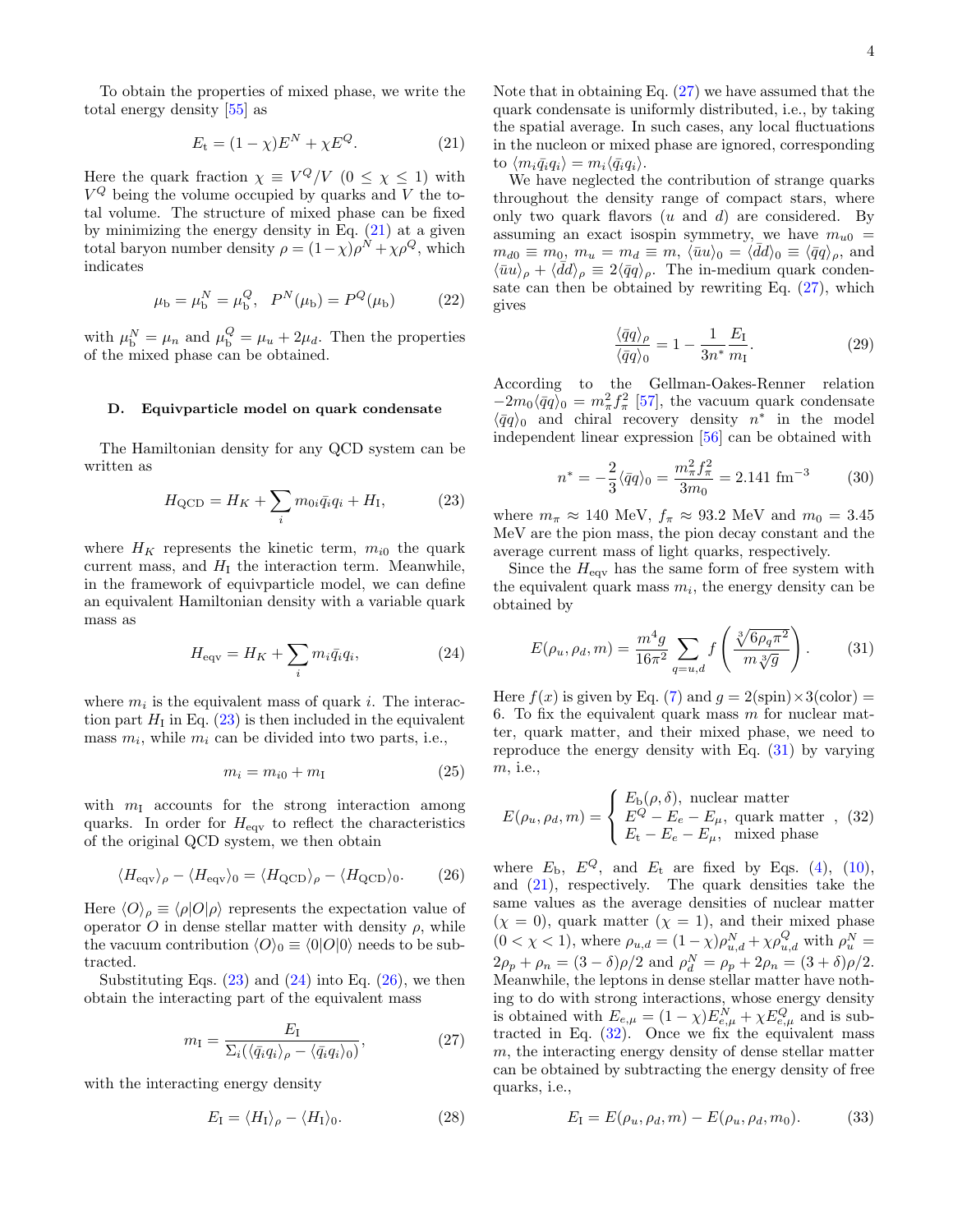The interacting part of the equivalent mass can then be obtained with

$$
m_{\rm I} = m - m_0. \tag{34}
$$

Note that for the deconfined quark matter, the interacting part of the equivalent mass can be obtained with Eq. [\(13\)](#page-2-5), i.e.,

$$
m_{\rm I}^Q = \frac{D}{\rho^{1/3}} + C\rho^{1/3}.
$$
 (35)

Based on the obtained values for  $m<sub>I</sub>$  and  $E<sub>I</sub>$ , the inmedium quark condensate in dense stellar matter is then calculated by Eq. [\(29\)](#page-3-7).

#### <span id="page-4-0"></span>III. RESULTS AND DISCUSSIONS

In order to constrain the properties of dense stellar matter, as was done in Ref. [\[32\]](#page-7-17), we carry out extensive calculations to obtain the EOSs according to the formulae introduced in Secs. [II A–](#page-1-6)[II C.](#page-2-6) Note that we have varied the parameters for nuclear matter in the steps of 10, 20, 200, 100 and 200 MeV within the range of  $L = 40 \sim 80$ MeV,  $K = 220 \sim 260$  MeV,  $J = -800 \sim 400$  MeV,  $K_{\rm sym} = -400 \sim 100$  MeV and  $J_{\rm sym} = -200 \sim 800$  MeV, and for quark matter in the steps of 5 and 0.1 within the and for quark matter in the steps of 5 and 0.1 within the range of  $\sqrt{D} = 125 \sim 270$  MeV and  $C = -1 \sim 1$  MeV, respectively. We then have totally 1,810,620 EOSs for hybrid star matter.

By analyzing the gravitational waves emitted from the binary neutron star merger event GW170817, the tidal deformability of  $1.4M_{\odot}$  neutron star are constrained within 70  $\leq \Lambda_{1.4} \leq 580$ , corresponding to the radii  $11.9^{+1.4}_{-1.4}$  km [\[1\]](#page-7-0). Based on pulse-profile modeling [\[60\]](#page-8-11), both the mass and radius of a pulsar can be measured, e.g., the observations of PSR J0030+0451 and PSR J0740+6620 have placed the radii of  $1.4M_{\odot}$  and  $2.08M_{\odot}$  compact stars at  $12.45 \pm 0.65$  km and  $12.35 \pm 0.75$ km (68% credible region) [\[7\]](#page-7-4). Combining all those observations, the most stringent constraint on the EOSs of dense matter can be obtained [\[44,](#page-7-30) [61\]](#page-8-12). More specifically, we constrain the properties of dense stellar matter at  $\rho \leq \rho_{\text{TOV}}$  according to the tidal deformability  $70 \leq \Lambda_{1.4} \leq 580$  [\[1\]](#page-7-0), the radii  $R_{1.4} = 12.45 \pm 1.30$ km and  $R_{2.08} = 12.35 \pm 1.50$  km [\[7\]](#page-7-4), where the maximum mass  $M_{\text{TOV}} \geq 2.08 M_{\odot}$  [\[62\]](#page-8-13) with  $\rho_{\text{TOV}}$  being the corresponding central density. In Table [I](#page-5-0) we present the parameter sets that meet the constraints, as well as the corresponding hybrid star properties and maximum sound velocity for hybrid star matter. For those consistent with observations and support a quark core inside a compact star, we have constrained the parameters  $K \approx 260$  MeV,  $J \approx -200$  MeV,  $L \approx 40 \sim 70$  MeV,  $K_{\rm sym} \approx -400 \sim -200$  MeV, and  $J_{\rm sym} \approx 400 \sim 800$  $\Lambda_{\text{sym}} \approx -400 \approx -200 \text{ meV}$ , and  $J_{\text{sym}} \approx 400 \approx 800 \text{ MeV}$ <br>MeV for nuclear matter and  $\sqrt{D} = 155 \sim 265 \text{ MeV}$ and  $C = -0.9 \sim 0.1$  MeV for the equivparticle model of quark matter. Note that we have disregarded the

cases where the first-order deconfinement phase transition takes place at  $\rho > \rho_{\text{TOV}}$ , which were examined in our previous study [\[40\]](#page-7-23).

For fixed baryon number densities, the energy density of nuclear matter, quark matter, and their mixed phase inside hybrid stars are obtained with Eqs.  $(5)$ ,  $(10)$ , and [\(21\)](#page-3-0), while the corresponding pressures are determined by Eqs.  $(9)$ ,  $(15)$ , and  $(22)$ . In the left panel of Fig. [2](#page-5-1) we present the EOSs of stellar matter in hybrid stars that are consistent with pulsar observations, where the parameter sets indicated in Table [I](#page-5-0) are adopted. We note that the EOSs for nuclear matter generally coincide with each other and are well constrained with the recent pulsar observations, while this is not the case for quark matter and quark-hadron mixed phase with much larger ambiguities. Since we have adopted the Maxwell construction, from the left panel of Fig. [2,](#page-5-1) it is clearly seen that the pressure becomes constant for the quarkhadron mixed phase, where the relative energy density jump ranges from  $\Delta E/E_t \approx 1.4$  to 2.3. For the energy per baryon, as indicated in the right panel of Fig. [2,](#page-5-1) it is increasing with density as the quark fraction increases from  $\chi = 0$  to 1. It is found that the onset density of deconfinement phase transition is relatively large, which ranges from  $\rho_t \approx 4.3 \rho_0$  to 5.1  $\rho_0$ . Meanwhile, the density of quark matter at the center of hybrid stars are even larger with  $\rho^Q \approx 5.8$ -8.7  $\rho_0$ .

Based on the EOSs indicated in Fig. [2,](#page-5-1) the corresponding structures of hybrid stars are obtained by solving the Tolman-Oppenheimer-Volkov (TOV) equation

$$
\frac{dP}{dr} = -\frac{GME}{r^2} \frac{(1 + P/E)(1 + 4\pi r^3 P/M)}{1 - 2GM/r},
$$
 (36)

$$
\frac{\mathrm{d}M}{\mathrm{d}r} = 4\pi E r^2,\tag{37}
$$

where  $G = 6.707 \times 10^{-45} \text{ MeV}^{-2}$  is the gravity constant. At the same time, the dimensionless tidal deformability is obtained with

$$
\Lambda = \frac{2k_2}{3} \left(\frac{R}{GM}\right)^5,\tag{38}
$$

where the second Love number  $k_2$  is evaluated by introducing perturbations to the metric [\[63–](#page-8-14)[65\]](#page-8-15). In Fig. [3,](#page-5-2) we present the masses of neutron stars as functions of radius (left panel) and central baryon number density (right panel), which are consistent with the recent astrophysical observations. The maximum masses and the radii of 1.4  $M_{\odot}$  (2.08  $M_{\odot}$ ) compact stars are indicated in Table [I.](#page-5-0) All the maximum masses of hybrid stars predicted by various EOSs in Fig. [2](#page-5-1) are consistent with the observational mass. As quarks start to appear at the center of hybrid stars, the mass and radii become smaller and eventually hybrid stars become unstable.

Based on the results indicated in Fig. [2,](#page-5-1) we can obtain the velocity of sound  $v$  using the formula

$$
v = \sqrt{\frac{\mathrm{d}P}{\mathrm{d}E}}\tag{39}
$$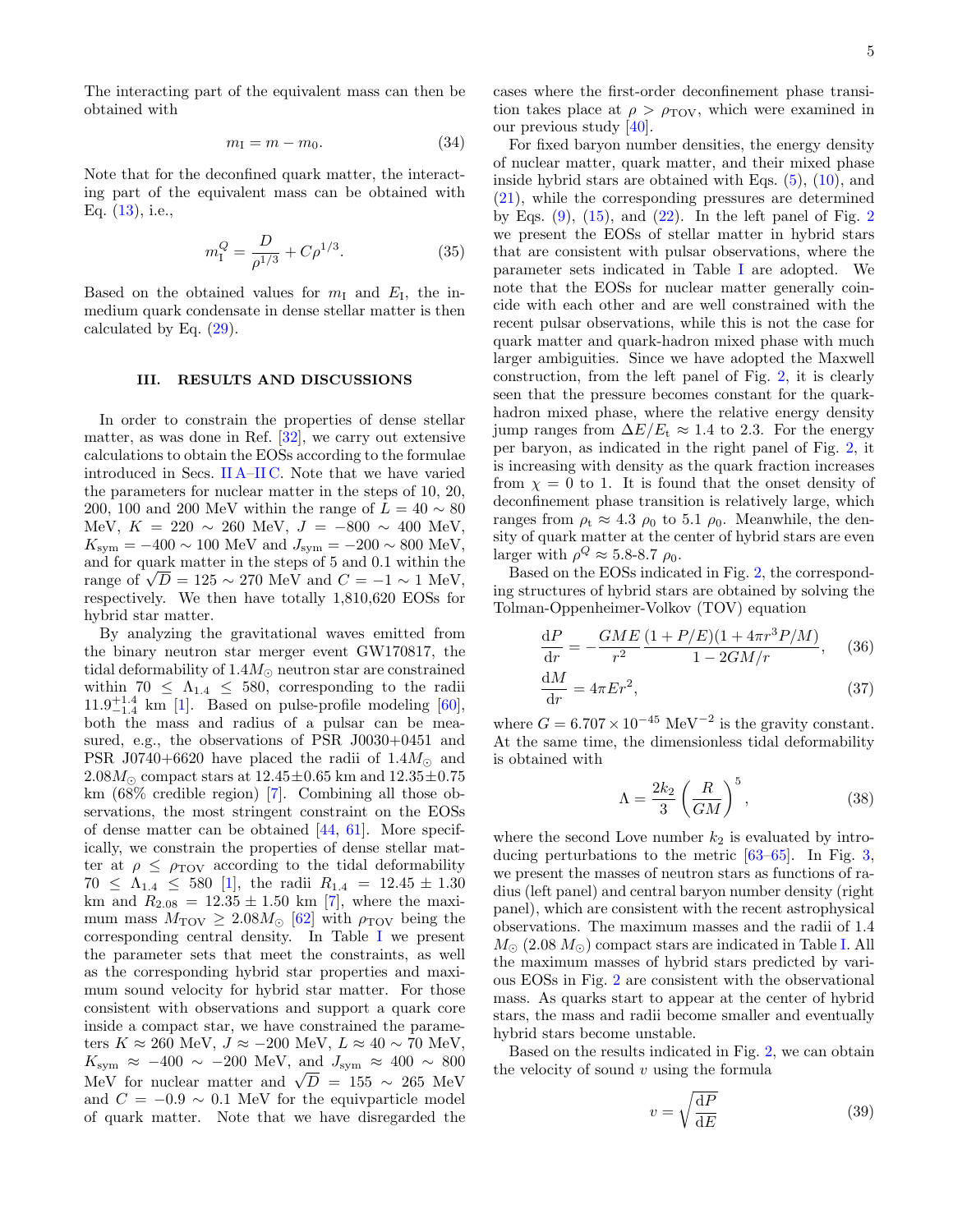TABLE I. The saturation properties of nuclear matter in Eqs. [\(2-3\)](#page-1-1) and the parameter sets of Eq. [\(13\)](#page-2-5) for quark matter, which are constrained according to pulsar observations, i.e., the tidal deformability  $70 \leq \Lambda_{1.4} \leq 580$  (90% credible region) [\[58\]](#page-8-16), the radii  $R_{1.4} = 12.45 \pm 1.30$  km and  $R_{2.08} = 12.35 \pm 1.50$  km (95% credible region) [\[7\]](#page-7-4) with the maximum mass  $M_{\text{TOV}} \geq 2.08 M_{\odot}$  [\[59\]](#page-8-17).

<span id="page-5-0"></span>

|    | $S(\rho_0)$ L |    | K J $K_{\text{sym}}$ $J_{\text{sym}}$ $\sqrt{D}$             |  | $\mathcal{C}$ |                              |  |                       | $R_{1.4}$ $\Lambda_{1.4}$ $R_{2.08}$ $\rho_{\text{TOV}}$ $M_{\text{TOV}}$ $ v_{\text{max}} $ |                |
|----|---------------|----|--------------------------------------------------------------|--|---------------|------------------------------|--|-----------------------|----------------------------------------------------------------------------------------------|----------------|
|    |               |    | MeV MeV MeV MeV MeV MeV MeV                                  |  |               | km                           |  | $km$ fm <sup>-3</sup> | $M_{\odot}$                                                                                  | $\mathfrak{c}$ |
|    | 33.8          | 70 | $260 -200 -400 -800 -265 -0.9111.77 -286 -11.28 -1.37 -2.09$ |  |               |                              |  |                       |                                                                                              | 0.99           |
| H  | 33.8          | 70 | $260 -200 -400 -800 -235 -0.5111.78 -289 -11.22 -1.35 -2.13$ |  |               |                              |  |                       |                                                                                              | 0.99           |
| ĦЕ | 32.7          | 60 | $260 -200 -300 600 260 -0.8111.77 316 11.21 1.40$            |  |               |                              |  |                       | 2.09                                                                                         | 0.92           |
| ΙV | 31.6          | 50 | $260 -200 -200$ 400 $245 -0.6$ 11.82 344 11.14 1.40          |  |               |                              |  |                       | 2.08                                                                                         | 0.85           |
| V  | -31.6         | 50 | $260 -200 -200$ 400 $235 -0.5$ 11.82 344 11.14 1.36          |  |               |                              |  |                       | 2.08                                                                                         | 0.85           |
| VI | 30.4          | 40 | $260 - 200 - 200 600$                                        |  |               | 165 0.1 11.86 348 11.59 0.97 |  |                       | 2.12                                                                                         | 0.83           |
|    | 30.4          | 40 | $260 -200 -200 600$                                          |  |               | 155 0.2 11.86 347 11.56 0.96 |  |                       | 2.14                                                                                         | 0.83           |



<span id="page-5-1"></span>FIG. 2. The EOSs (left) and energy per baryon (right) of nuclear matter, quark matter, and their mixed phase inside hybrid stars that are consistent with pulsar observations, where the parameters sets indicated in Table [I](#page-5-0) are adopted.



<span id="page-5-2"></span>FIG. 3. Mass-radius relations of hybrid stars obtained with the EOSs presented in Fig. [2.](#page-5-1) The maximum masses  $M_{max}$  and  $R_{1.4}$  ( $R_{2.08}$ ) of 1.4  $M_{\odot}$  (2.08  $M_{\odot}$ ) compact stars are indicated in Table [I.](#page-5-0)

and present our results in Fig. [4.](#page-6-1) As baryon number densities increases, the velocity of sound also increases at small densities. It is found that there exist a maximum for the velocity of sound at  $\rho \approx 3.8{\text -}4.4\rho_0$ . In particular, we find v increases until reaches its peak at  $v = v_{\text{max}} \approx 0.8c-c$  and then decreases for nuclear matter.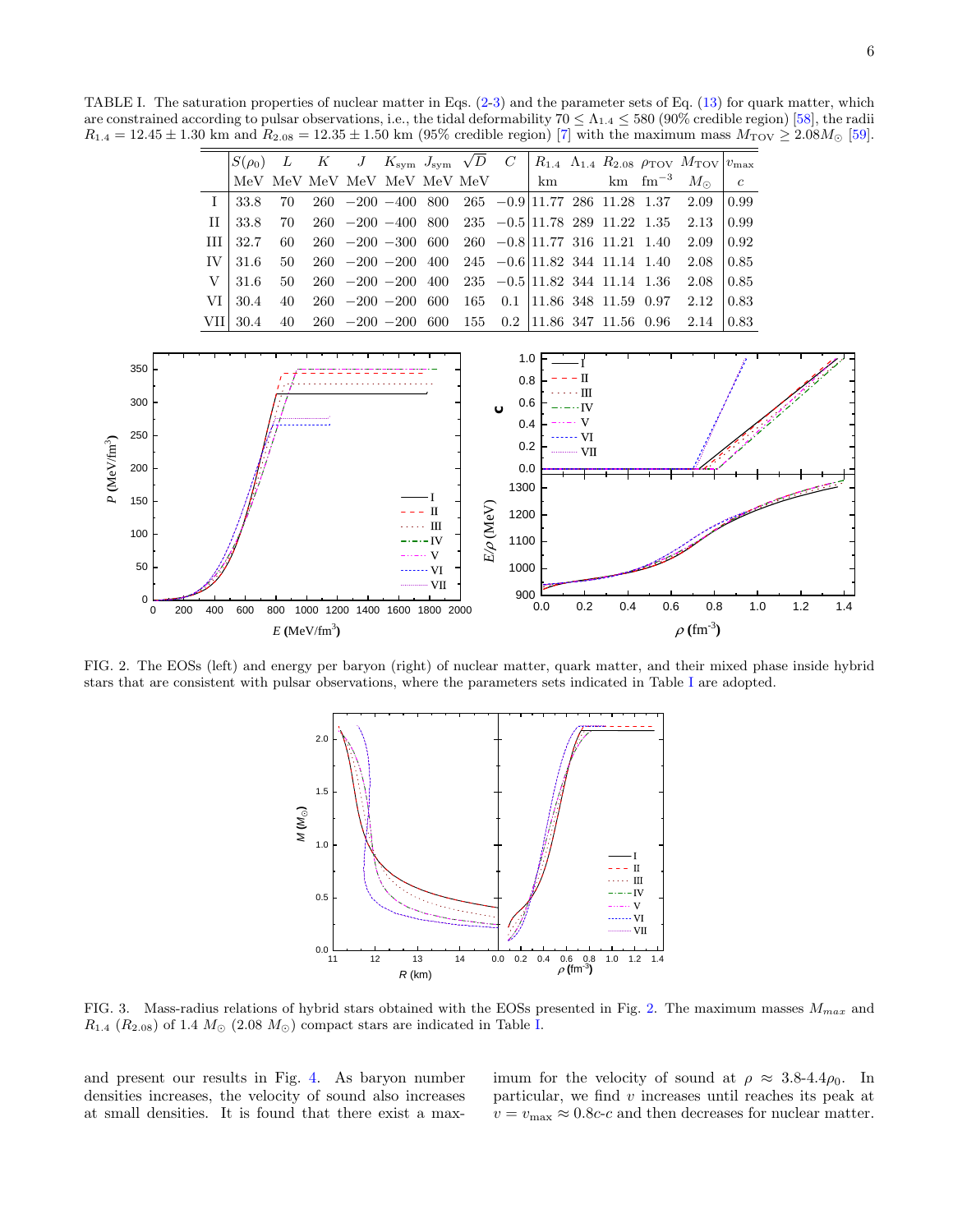In the quark-hadron mixed phase, the velocity of sound v vanishes, which suddenly increases once the pure quark phase takes place. Note that at exceedingly large densities, it is expected that  $v$  approaches to the conformal sities, it is expected that v approaches to the conformal<br>limit  $c/\sqrt{3}$  due to the asymptotic freedom of strong interaction [\[53,](#page-8-6) [66,](#page-8-18) [67\]](#page-8-19).



<span id="page-6-1"></span>FIG. 4. The velocity of sound  $v$  for hybrid star matter obtained with the EOSs presented in Fig. [2.](#page-5-1)



<span id="page-6-2"></span>FIG. 5. Relative quark condensate  $\langle \bar{q}q \rangle_{\rho}/\langle \bar{q}q \rangle_{0}$  of hybrid star matter as functions of total baryon number density  $\rho$ , which correspond to the EOSs indicated in Fig. [2.](#page-5-1)

Finally, based on the obtained energy density in Fig. [2,](#page-5-1) the in-medium quark condensate for hybrid star matter can be fixed according to the equivparticle model elaborated in Sec. [II D.](#page-3-9) The obtained results are presented in Fig. [5.](#page-6-2) Since we have considered explicitly the firstorder deconfinement phase transition in the framework of Maxwell construction, the in-medium quark condensate

as a function of pressure P or chemical potential  $\mu_{\rm b}$  will decrease abruptly at the onset of the quark phase. In general, the relative quark condensate decreases nonlinearly with density and deviates from the expression [\[56\]](#page-8-10)

$$
\frac{\langle \bar{q}q \rangle_{\rho}}{\langle \bar{q}q \rangle_{0}} = 1 - \frac{\rho}{n^{*}}.
$$
\n(40)

However, we find that for few cases the in-medium quark condensate increases at larger densities for the pure quark phase. Throughout the density range of hybrid stars ( $\rho \leq$  $\rho_{\rm TOV}$ ), the obtained quark condensate does not vanish. In such cases, even with an explicit deconfinement phase transition inside a hybrid star, the chiral symmetry of the stellar matter is only partially restored.

## <span id="page-6-0"></span>IV. CONCLUSION

In this work, we investigate systematically the possible phase transition from nuclear matter to quark matter and its influence on hybrid star structures. For nuclear matter, the properties are obtained by carrying out a Taylor expansion of the binding energy to the order of  $\rho^3$  [\[32\]](#page-7-17). For quark matter, we adopt an equivparticle model including both linear confinement and leadingorder perturbative interactions. Based on the EOSs of nuclear matter and quark matter, their mixed phase and the corresponding EOSs for hybrid star matter are obtained using Maxwell construction. We then investigate the mass-radius relations of hybrid stars by solving the TOV equation, where the maximum mass and radii become smaller as quark matter starts to appear at the centers of hybrid stars. For those consistent with pulsar observations, it is found that the quark core is rather small and does not emerge for compact stars with  $M \lesssim 2M_{\odot}$ . We note that the relative energy density jump ranges from  $\Delta E/E_t \approx 1.4$  to 2.3 and the onset density for deconfinement phase transition from  $\rho_t \approx 4.3 \rho_0$  to 5.1  $\rho_0$ . The velocity of sound v reaches its peak at  $\rho \approx 3.8$ - $4.4\rho_0$ . Meanwhile, even with the occurrence of a strong first-order deconfinement phase transition, we find that the velocity of sound still deviates from the conformal the velocity of sound still deviates from the conformal<br>limit  $c/\sqrt{3}$  at  $\rho \approx \rho_{\text{TOV}}$ . Based on the constrained properties of dense stellar matter, we extract the corresponding quark condensate in the framework of equivparticle model [\[38\]](#page-7-21), and find it is decreasing nonlinearly with density. At larger densities with pure quark matter, the quark condensate is still large and does not decrease quickly with density, suggesting that the stellar matter in hybrid stars are highly nonperturbative even when a deconfinement phase transition takes place at  $\rho \leq \rho_{\text{TOV}}$ , which is consistent with the recent studies in the absence of a strong first-order phase transition [\[39,](#page-7-22) [40\]](#page-7-23).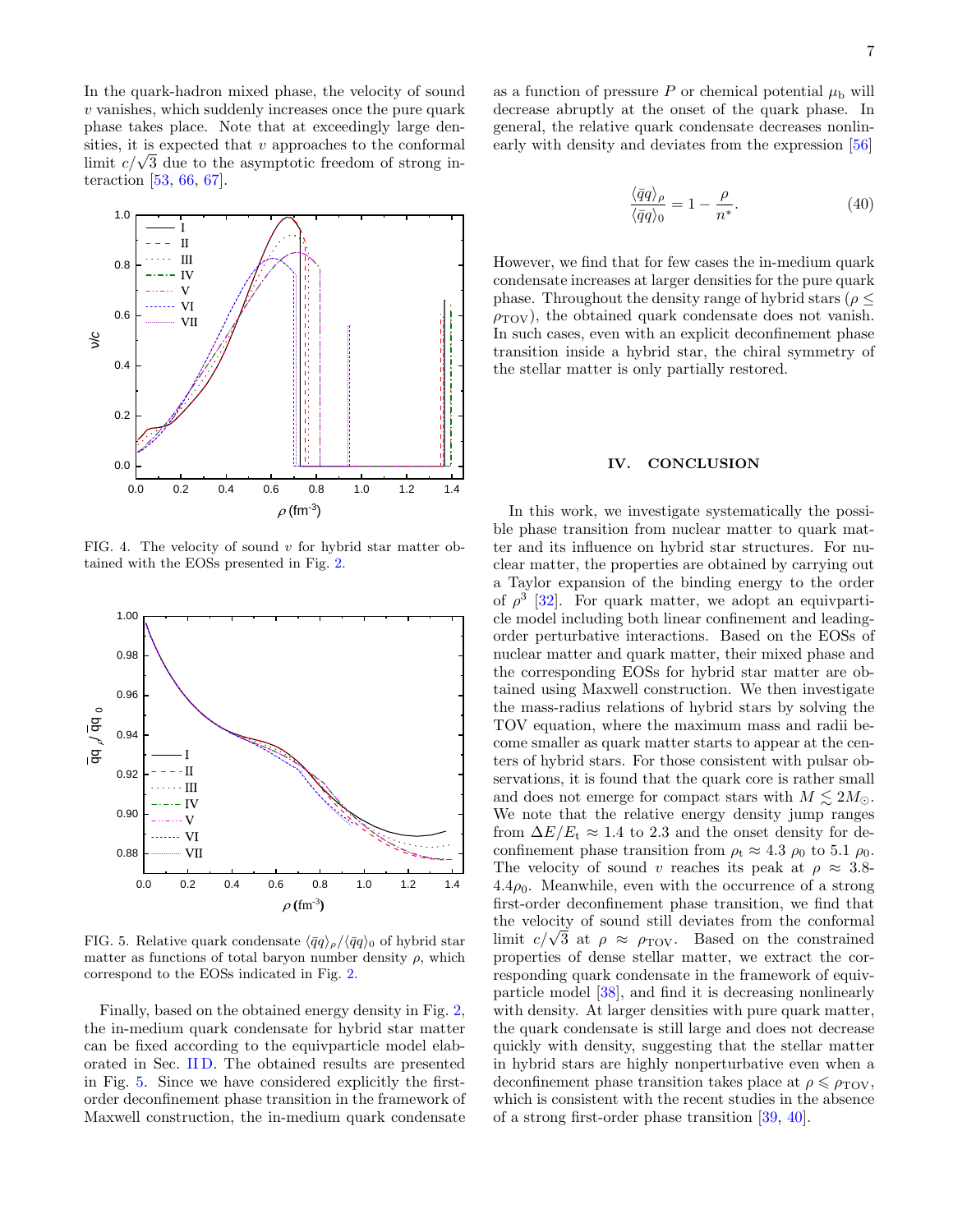### ACKNOWLEDGMENTS

This work was partly supported by the National Natural Science Foundation of China (Grant Nos. U2032141, 11705163, 11875052), the National SKA Program of China (No. 2020SKA0120300), the Natural Science

- Foundation of Henan Province (202300410479), the Foundation of Fundamental Research for Young Teachers of Zhengzhou University (JC202041041), and the Physics Research and Development Program of Zhengzhou University (32410217).
- <span id="page-7-0"></span>[1] LIGO Scientific and Virgo Collaborations, [Phys. Rev.](http://dx.doi.org/10.1103/PhysRevLett.121.161101) Lett. **121**[, 161101 \(2018\).](http://dx.doi.org/10.1103/PhysRevLett.121.161101)
- <span id="page-7-1"></span>[2] A. Bauswein, N.-U. F. Bastian, D. B. Blaschke, K. Chatziioannou, J. A. Clark, T. Fischer, and M. Oertel, [Phys. Rev. Lett](http://dx.doi.org/https://doi.org/10.1103/PhysRevLett.122.061102) 122, 061102 (2019).
- <span id="page-7-2"></span>[3] E. R. Most, L. J. Papenfort, V. Dexheimer, M. Hanauske, S. Schramm, H. Stöcker, and L. Rezzolla, [Phys. Rev.](http://dx.doi.org/ 10.1103/physrevlett.122.061101) Lett 122[, 061101 \(2019\).](http://dx.doi.org/ 10.1103/physrevlett.122.061101)
- <span id="page-7-3"></span>[4] T. E. Riley, A. L. Watts, S. Bogdanov, P. S. Ray, R. M. Ludlam, S. Guillot, Z. Arzoumanian, C. L. Baker, A. V. Bilous, D. Chakrabarty, K. C. Gendreau, A. K. Harding, W. C. G. Ho, J. M. Lattimer, S. M. Morsink, and T. E. Strohmayer, [Astrophys. J.](http://dx.doi.org/ 10.3847/2041-8213/ab481c) 887, L21 (2019).
- [5] T. E. Riley, A. L. Watts, P. S. Ray, S. Bogdanov, S. Guillot, S. M. Morsink, A. V. Bilous, Z. Arzoumanian, D. Choudhury, J. S. Deneva, et al., [Astrophys. J.](http://dx.doi.org/ https://doi.org/10.3847/2041-8213/ac0a81) 918[, L27 \(2021\).](http://dx.doi.org/ https://doi.org/10.3847/2041-8213/ac0a81)
- [6] M. C. Miller, F. K. Lamb, A. J. Dittmann, S. Bogdanov, Z. Arzoumanian, K. C. Gendreau, S. Guillot, A. K. Harding, W. C. G. Ho, J. M. Lattimer, R. M. Ludlam, S. Mahmoodifar, S. M. Morsink, P. S. Ray, T. E. Strohmayer, K. S. Wood, T. Enoto, R. Foster, T. Okajima, G. Prigozhin, and Y. Soong, [Astrophys. J.](http://dx.doi.org/10.3847/2041-8213/ab50c5) 887, [L24 \(2019\).](http://dx.doi.org/10.3847/2041-8213/ab50c5)
- <span id="page-7-4"></span>[7] M. Miller, F. Lamb, A. Dittmann, S. Bogdanov, Z. Arzoumanian, K. Gendreau, S. Guillot, W. Ho, J. Lattimer, M. Loewenstein, et al., [Astrophys. J.](https://doi.org/10.3847/2041-8213/ac089b) 918, L28 (2021).
- <span id="page-7-5"></span>[8] B.-A. Li, P. G. Krastev, D.-H. Wen, and N.-B. Zhang, [Eur. Phys. J. A](http://dx.doi.org/https://doi.org/10.1140/epja/i2019-12780-8) 55, 1 (2019).
- <span id="page-7-6"></span>[9] E. Annala, T. Gorda, A. Kurkela, J. Nättilä, and A. Vuorinen, [Nature Physics](http://dx.doi.org/ https://doi.org/10.1038/s41567-020-0914-9) 16, 907 (2020).
- <span id="page-7-7"></span>[10] M. Alford, D. Blaschke, A. Drago, T. Klähn, G. Pagliara, and J. Schaffner-Bielich, Nature 445[, E7 \(2007\).](http://dx.doi.org/ https://doi.org/10.1038/nature05582)
- <span id="page-7-8"></span>[11] F. Weber, [Pulsars as astrophysical laboratories for nu](http://dx.doi.org/https://doi.org/10.1201/9780203741719)[clear and particle physics](http://dx.doi.org/https://doi.org/10.1201/9780203741719) (Routledge, 2017).
- <span id="page-7-9"></span>[12] T. Maruyama, H. Fujii, T. Muto, and T. Tatsumi, [Phys.](http://dx.doi.org/ https://doi.org/10.1016/0370-2693(94)91436-2) Lett. B **337**[, 19 \(1994\).](http://dx.doi.org/ https://doi.org/10.1016/0370-2693(94)91436-2)
- <span id="page-7-10"></span>[13] T. Maruyama, T. Tatsumi, D. N. Voskresensky, T. Tanigawa, T. Endo, and S. Chiba, [Phys. Rev. C](http://dx.doi.org/ 10.1103/PhysRevC.73.035802) 73, 035802 [\(2006\).](http://dx.doi.org/ 10.1103/PhysRevC.73.035802)
- <span id="page-7-11"></span>[14] N. K. Glendenning, *[Phys. Rev. D](http://dx.doi.org/https://doi.org/10.1103/PhysRevD.46.1274)* 46, 1274 (1992).
- [15] G. X. Peng, A. Li, and U. Lombardo, [Phys. Rev. C](http://dx.doi.org/10.1103/PhysRevC.77.065807) 77, [065807 \(2008\).](http://dx.doi.org/10.1103/PhysRevC.77.065807)
- [16] A. Li, W. Zuo, and G. X. Peng, [Phys. Rev. C](http://dx.doi.org/10.1103/PhysRevC.91.035803) 91, 035803 [\(2015\).](http://dx.doi.org/10.1103/PhysRevC.91.035803)
- [17] T. Klähn, R. Lastowiecki, and D. Blaschke, [Phys. Rev.](http://dx.doi.org/10.1103/PhysRevD.88.085001) D 88[, 085001 \(2013\).](http://dx.doi.org/10.1103/PhysRevD.88.085001)
- <span id="page-7-12"></span>[18] I. Bombaci and D. Logoteta, [Int. J. Mod. Phys. D ,](http://dx.doi.org/10.1142/S021827181730004X) [1730004 \(2017\).](http://dx.doi.org/10.1142/S021827181730004X)
- <span id="page-7-13"></span>[19] N. K. Glendenning and J. Schaffner-Bielich, [Phys. Rev.](http://dx.doi.org/ https://doi.org/10.1103/PhysRevLett.81.4564) Lett 81[, 4564 \(1998\).](http://dx.doi.org/ https://doi.org/10.1103/PhysRevLett.81.4564)
- <span id="page-7-14"></span>[20] N. K. Glendenning and J. Schaffner-Bielich, [Phys. Rev.](http://dx.doi.org/ https://doi.org/10.1103/PhysRevC.60.025803) C 60[, 025803 \(1999\).](http://dx.doi.org/ https://doi.org/10.1103/PhysRevC.60.025803)
- <span id="page-7-15"></span>[21] H. Heiselberg, C. J. Pethick, and E. F. Staubo, [Phys.](http://dx.doi.org/10.1103/PhysRevLett.70.1355) Rev. Lett. 70[, 1355 \(1993\).](http://dx.doi.org/10.1103/PhysRevLett.70.1355)
- [22] D. Voskresensky, M. Yasuhira, and T. Tatsumi, [Phys.](http://www.sciencedirect.com/science/article/pii/S037026930202186X) Lett. B **541**[, 93 \(2002\).](http://www.sciencedirect.com/science/article/pii/S037026930202186X)
- [23] T. Tatsumi, M. Yasuhira, and D. Voskresensky, [Nucl.](http://www.sciencedirect.com/science/article/pii/S0375947403007395) Phys. A 718[, 359 \(2003\).](http://www.sciencedirect.com/science/article/pii/S0375947403007395)
- [24] D. Voskresensky, M. Yasuhira, and T. Tatsumi, [Nucl.](http://www.sciencedirect.com/science/article/pii/S0375947403013137) Phys. A 723[, 291 \(2003\).](http://www.sciencedirect.com/science/article/pii/S0375947403013137)
- [25] M. Bejger, P. Haensel, and J. Zdunik, [Mon. Not. R.](https://doi.org/10.1111/j.1365-2966.2005.08933.x) Astron. Soc 359[, 699 \(2005\).](https://doi.org/10.1111/j.1365-2966.2005.08933.x)
- [26] T. Endo, T. Maruyama, S. Chiba, and T. Tatsumi, [Nucl.](http://www.sciencedirect.com/science/article/pii/S0375947404012813) Phys. A 749[, 333 \(2005\).](http://www.sciencedirect.com/science/article/pii/S0375947404012813)
- [27] T. Maruyama, S. Chiba, H.-J. Schulze, and T. Tatsumi, Phys. Rev. D 76[, 123015 \(2007\).](http://dx.doi.org/10.1103/PhysRevD.76.123015)
- [28] N. Yasutake, R. Lastowiecki, S. Benić, D. Blaschke, T. Maruyama, and T. Tatsumi, [Phys. Rev. C](http://dx.doi.org/10.1103/PhysRevC.89.065803) 89, 065803 [\(2014\).](http://dx.doi.org/10.1103/PhysRevC.89.065803)
- <span id="page-7-29"></span>[29] C.-J. Xia, T. Maruyama, N. Yasutake, and T. Tatsumi, Phys. Rev. D 99[, 103017 \(2019\).](http://dx.doi.org/10.1103/PhysRevD.99.103017)
- [30] K. Maslov, N. Yasutake, D. Blaschke, A. Ayriyan, H. Grigorian, T. Maruyama, T. Tatsumi, and D. N. Voskresensky, Phys. Rev. C 100[, 025802 \(2019\).](http://dx.doi.org/ 10.1103/PhysRevC.100.025802)
- <span id="page-7-16"></span>[31] C.-J. Xia, T. Maruyama, N. Yasutake, T. Tatsumi, H. Shen, and H. Togashi, [Phys. Rev. D](http://dx.doi.org/ 10.1103/PhysRevD.102.023031) 102, 023031 [\(2020\).](http://dx.doi.org/ 10.1103/PhysRevD.102.023031)
- <span id="page-7-17"></span>[32] N.-B. Zhang, B.-A. Li, and J. Xu, [Astrophys. J.](http://dx.doi.org/10.3847/1538-4357/aac027) 859, 90 [\(2018\).](http://dx.doi.org/10.3847/1538-4357/aac027)
- <span id="page-7-18"></span>[33] G. X. Peng, H. C. Chiang, B. S. Zou, P. Z. Ning, and S. J. Luo, *Phys. Rev. C* **62**[, 025801 \(2000\).](http://dx.doi.org/ 10.1103/PhysRevC.62.025801)
- <span id="page-7-28"></span>[34] X. J. Wen, X. H. Zhong, G. X. Peng, P. N. Shen, and P. Z. Ning, Phys. Rev. C 72[, 015204 \(2005\).](http://dx.doi.org/ 10.1103/PhysRevC.72.015204)
- [35] C.-J. Xia, G.-X. Peng, T.-T. Sun, W.-L. Guo, D.-H. Lu, and P. Jaikumar, Phys. Rev. D 98[, 034031 \(2018\).](http://dx.doi.org/ 10.1103/PhysRevD.98.034031)
- <span id="page-7-19"></span>[36] C.-J. Xia, [AIP Conf. Proc.](http://dx.doi.org/10.1063/1.5117819) **2127**, 020029 (2019).
- <span id="page-7-20"></span>[37] A. Pfaff, H. Hansen, and F. Gulminelli, [Phys. Rev. C](http://dx.doi.org/https://doi.org/10.1103/PhysRevC.105.035802) 105[, 035802 \(2022\).](http://dx.doi.org/https://doi.org/10.1103/PhysRevC.105.035802)
- <span id="page-7-21"></span>[38] G. X. Peng, U. Lombardo, M. Loewe, and H. C. Chiang, [Phys. Lett. B](http://dx.doi.org/ 10.1016/S0370-2693(02)02842-3) 548, 189 (2002).
- <span id="page-7-22"></span>[39] T. Minamikawa, T. Kojo, and M. Harada, [Physical Re](http://dx.doi.org/https://doi.org/10.1103/PhysRevC.104.065201)view C 104[, 065201 \(2021\).](http://dx.doi.org/https://doi.org/10.1103/PhysRevC.104.065201)
- <span id="page-7-23"></span>[40] H.-M. Jin, C.-J. Xia, T.-T. Sun, and G.-X. Peng, *[Phys.](https://doi.org/10.1016/j.physletb.2022.137121)* [Lett. B , 137121 \(2022\).](https://doi.org/10.1016/j.physletb.2022.137121)
- <span id="page-7-24"></span>[41] S. Shlomo, V. M. Kolomietz, and G. Colò, [Eur. Phys. J.](http://dx.doi.org/10.1140/epja/i2006-10100-3) A 30[, 23 \(2006\).](http://dx.doi.org/10.1140/epja/i2006-10100-3)
- <span id="page-7-25"></span>[42] B.-A. Li and X. Han, *[Phys. Lett. B](http://dx.doi.org/http://dx.doi.org/10.1016/j.physletb.2013.10.006)* **727**, 276 (2013).
- [43] M. Oertel, M. Hempel, T. Klähn, and S. Typel, [Rev.](http://dx.doi.org/10.1103/RevModPhys.89.015007) Mod. Phys. 89[, 015007 \(2017\).](http://dx.doi.org/10.1103/RevModPhys.89.015007)
- <span id="page-7-30"></span>[44] Y. Zhang, M. Liu, C.-J. Xia, Z. Li, and S. K. Biswal, Phys. Rev. C 101[, 034303 \(2020\).](http://dx.doi.org/ 10.1103/PhysRevC.101.034303)
- <span id="page-7-26"></span>[45] R. Essick, I. Tews, P. Landry, and A. Schwenk, [Phys.](http://dx.doi.org/ 10.1103/PhysRevLett.127.192701) Rev. Lett. 127[, 192701 \(2021\).](http://dx.doi.org/ 10.1103/PhysRevLett.127.192701)
- <span id="page-7-27"></span>[46] B.-A. Li, B.-J. Cai, W.-J. Xie, and N.-B. Zhang, [Universe](http://dx.doi.org/10.3390/universe7060182) 7[, 182 \(2021\).](http://dx.doi.org/10.3390/universe7060182)